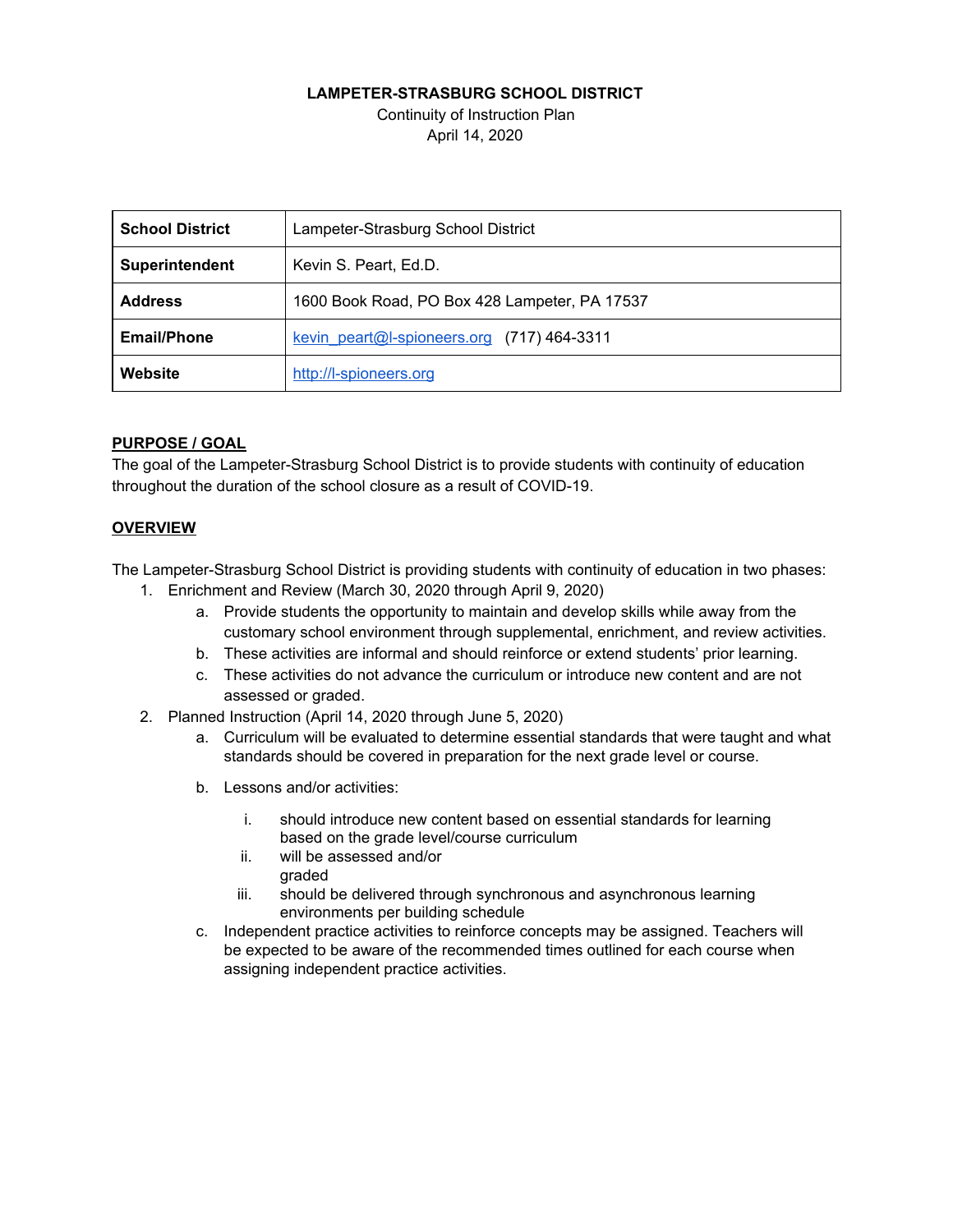### **EXPECTATIONS FOR TEACHING AND LEARNING**

### **Curriculum**

- Curriculum will be evaluated to determine essential standards that were taught and what standards should be covered in preparation for the next grade level.
- Lessons and/or activities:
	- o should introduce new content based on essential standards for learning based on the grade level/course curriculum
	- o will be assessed and/or graded
	- o should be delivered through synchronous and asynchronous learning environments per building schedule
- Independent practice activities to reinforce concepts may be assigned. Teachers will be expected to be aware of the recommended times outlined for each course when assigning independent practice activities.

### **Lesson Delivery Model**

- The instructional week will consist of four days of new content delivery and one day of extension/ review/enrichment activities (see schedule below)
- Daily lessons will be created and delivered based on the essential curriculum through synchronous and asynchronous online learning environments. Each school building will communicate daily schedules for synchronous and asynchronous lessons (see below).
- The recommended instructional times listed below are guidelines that will remain fluid. These times may be adjusted if needed.
- Each staff member should hold online office hours for a minimum of 45 minutes, four days per week. Students and parents should be notified in advance of the time each day.
- Digital Learning activities may include many different forms of media, such as online texts, articles, videos, images, etc.
- Learning should be authentic including project-based learning or choice boards that may include a review of instruction through video or small group synchronous meetings. (Note: Use this opportunity to try something new using video or new online tools!)

#### **Lesson Preparation and Collaboration with Peers**

- Staff will use the review/enrichment day to work collaboratively towards the development of engaging lessons for students within an online learning environment.
- Preparation and collaboration should take place daily to create and post daily lessons and/or activities.

### **Attendance and Grades**

● Completion of daily assignments will be used to track attendance.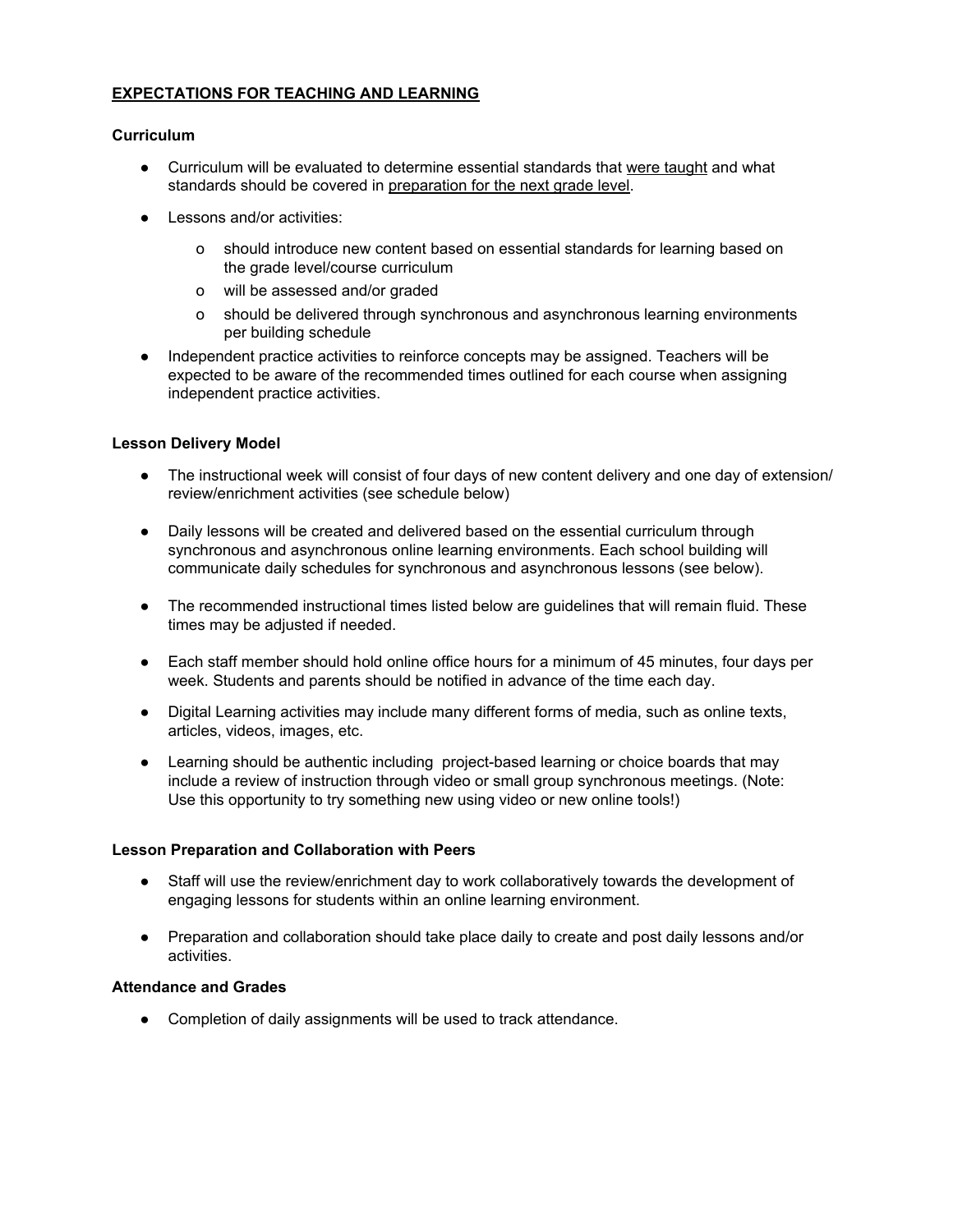## **COMMUNICATION TOOLS AND STRATEGIES**

The Lampeter-Strasburg School District is committed to ongoing communication with our students, parents, staff, and community regarding the continuity of education during the prolonged school closure. The District has utilized the following tools and strategies as the primary source of communication:

- School District Website including front page alert announcements as well as dedicated web pages including:
	- Educational Resources
	- Coronavirus / Closure Updates
	- Continuity of Education Planning
	- NeedBased Services
- Blackboard Connect- District/School Notification system for student, parent, and teacher communication by phone, text, and e-mail.
- Seesaw and Schoology Learning Management Platforms
- Direct emails, phone calls, and video conferencing (Google Meet and Zoom)
- Social Media including Facebook and Twitter.

## **ACCESS (DEVICES, PLATFORMS & HANDOUTS)**

The Lampeter-Strasburg School District is in the process of identifying families that do not have access to the internet. Resources are being provided for families to gain connection through the District Social Worker,.School Counselors, and Administration.

Students in grades 5 through 12 currently have 1:1 technology devices for access to learning at home. Students in grades K-4 were distributed devices in a timely manner that adhered to prescribed health and safety guidelines to protect students, parents, and staff.

## **STAFF GENERAL EXPECTATIONS**

● General staff expectations are aligned with the expectations for teaching and learning above.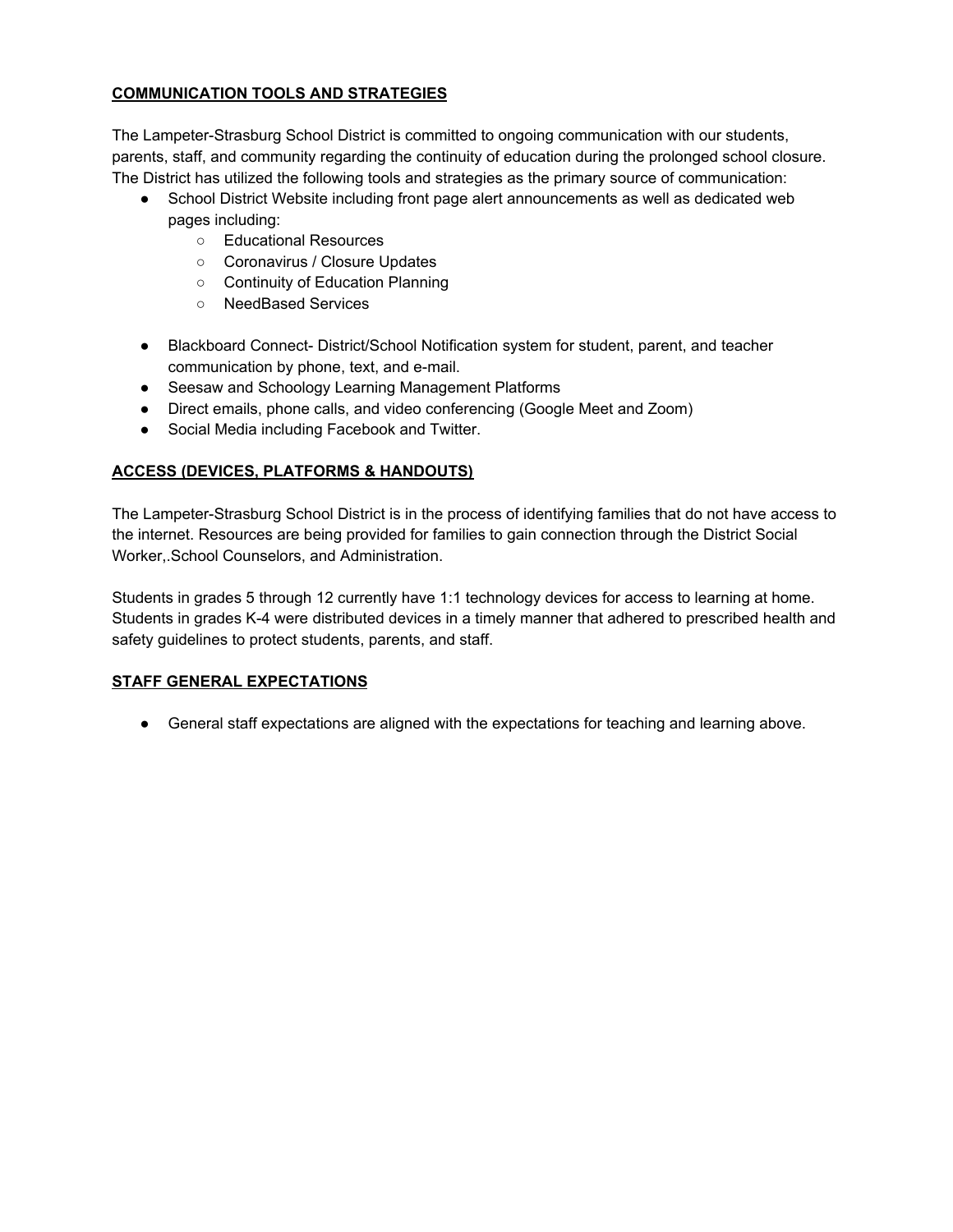## **STUDENT EXPECTATIONS**

|  | Grades K-2 (Lampeter Elementary) |  |
|--|----------------------------------|--|
|--|----------------------------------|--|

| Grade                                                                                             | <b>English Language Arts</b>                         | <b>Mathematics</b>                                      | Science/Social<br><b>Studies</b>     | <b>Creative Arts</b>  |
|---------------------------------------------------------------------------------------------------|------------------------------------------------------|---------------------------------------------------------|--------------------------------------|-----------------------|
| K                                                                                                 | 15-20 minutes daily<br>10 min of reading             | 10-15 minutes daily                                     | 10 minutes<br>daily or<br>integrated | 30 weekly<br>combined |
|                                                                                                   | One synchronous lesson per<br>week then Asynchronous | One synchronous<br>lesson per week then<br>Asynchronous | Asynchronous                         | Asynchronous          |
| 1                                                                                                 | 20-30 minutes daily<br>15 minutes of reading         | 20-30 minutes daily                                     | 15 minutes<br>daily or<br>integrated | 60 weekly<br>combined |
| $\mathbf{2}$                                                                                      | 25-35 minutes daily<br>15 minutes of reading         | 20-30 minutes daily                                     | 15 minutes<br>daily or<br>integrated | 60 weekly<br>combined |
|                                                                                                   |                                                      |                                                         |                                      |                       |
|                                                                                                   | One synchronous lesson per<br>week then Asynchronous | One synchronous<br>lesson per week then<br>Asynchronous | Asynchronous                         | Asynchronous          |
| <b>Friday</b><br>Review / Practice / Enrichment- Asynchronous<br><b>Teacher Collaboration Day</b> |                                                      |                                                         |                                      |                       |

# **Grades 3-5 (Hans Herr Elementary)**

| <b>English</b><br><b>Language Arts</b>                                                            | <b>Mathematics</b>                                                 | <b>Science/Social Studies</b><br>(Content) | <b>Creative Arts</b> |  |
|---------------------------------------------------------------------------------------------------|--------------------------------------------------------------------|--------------------------------------------|----------------------|--|
| 30-60 minutes<br>daily ELA<br>20-30 minutes of<br>reading                                         | 25-35 minutes<br>daily                                             | 30 minutes daily                           | 90 minutes weekly    |  |
|                                                                                                   |                                                                    |                                            |                      |  |
| Two $(2)$<br>synchronous<br>lessons per week<br>then<br>Asynchronous                              | Two (2)<br>synchronous<br>lessons per week<br>then<br>Asynchronous | Asynchronous                               | Asynchronous         |  |
| <b>Friday</b><br>Review / Practice / Enrichment- Asynchronous<br><b>Teacher Collaboration Day</b> |                                                                    |                                            |                      |  |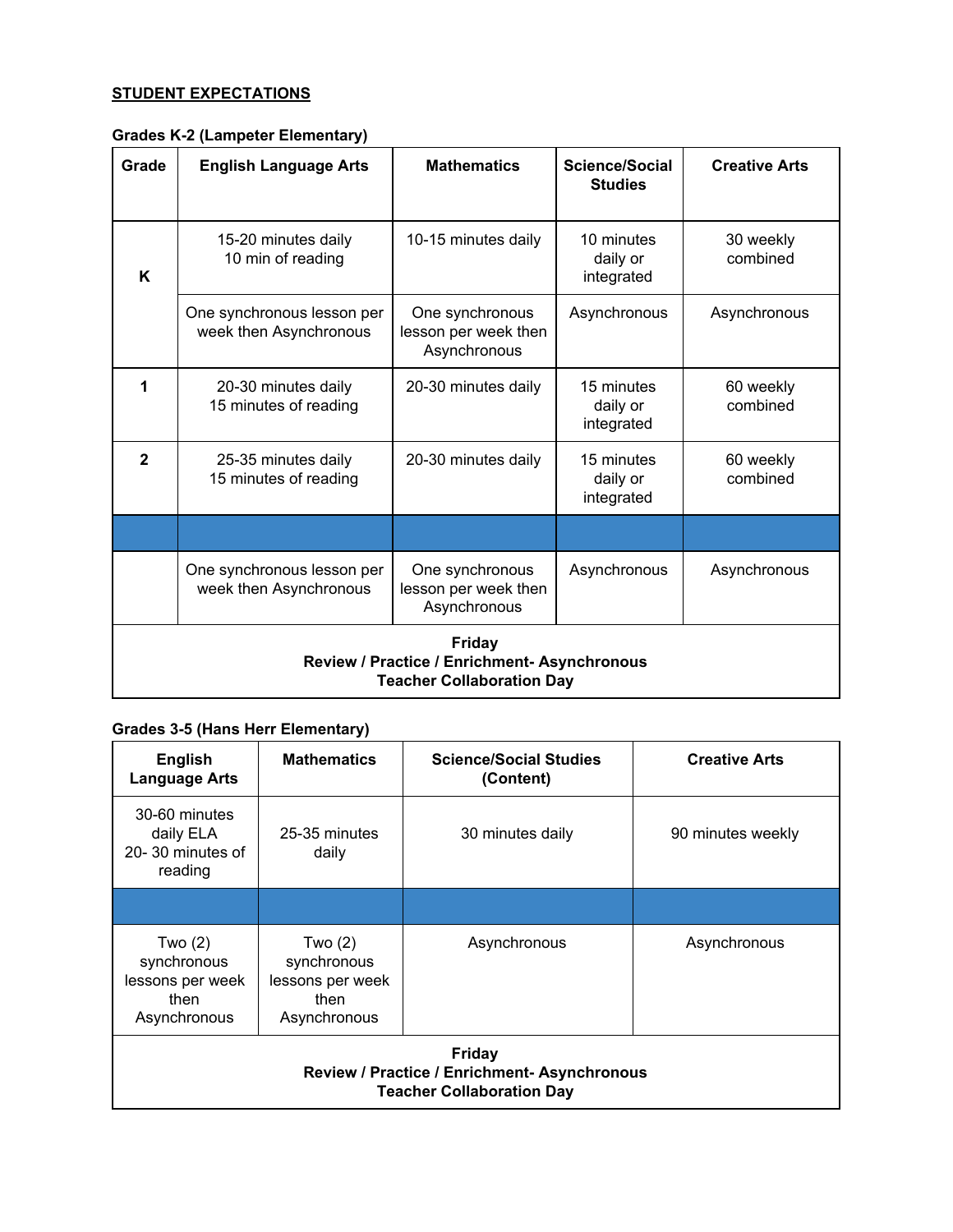## **Grades 6-8 (Martin Meylin Middle School)**

| <b>English</b><br><b>Language Arts</b>                 | <b>Mathematics</b>                                                                                                                                                                                                          | <b>Science</b>          | <b>Social Studies</b>                                                                                                                                                                                           | <b>Creative Arts</b>                                                                     |
|--------------------------------------------------------|-----------------------------------------------------------------------------------------------------------------------------------------------------------------------------------------------------------------------------|-------------------------|-----------------------------------------------------------------------------------------------------------------------------------------------------------------------------------------------------------------|------------------------------------------------------------------------------------------|
| 40-60 minutes<br>daily ELA<br>30 minutes of<br>reading | 30-45 minutes<br>daily                                                                                                                                                                                                      | 30-45 minutes<br>daily  | 30-45 minutes<br>daily                                                                                                                                                                                          | 30 minutes daily                                                                         |
|                                                        |                                                                                                                                                                                                                             |                         |                                                                                                                                                                                                                 |                                                                                          |
| <b>Monday</b>                                          | <b>Tuesday</b>                                                                                                                                                                                                              | Wednesday               | <b>Thursday</b>                                                                                                                                                                                                 | <b>Friday</b>                                                                            |
| Asynchronous<br>Lessons                                | Synchronous<br>Lessons per<br><b>Schedule Below</b><br>Period 1<br>8:00-8:35<br>Period <sub>2</sub><br>8:45-9:20<br>Period 3<br>9:30-10:05<br>Period 4<br>10:15-10:50<br>Period 5<br>11:00-11:35<br>Period 6<br>11:45-12:20 | Asynchronous<br>Lessons | Synchronous<br>Lesson per<br><b>Schedule Below</b><br>Period 1<br>8:00-8:35<br>Period 2<br>8:45-9:20<br>Period 3<br>9:30-10:05<br>Period 4<br>10:15-10:50<br>Period 5<br>11:00-11:35<br>Period 6<br>11:45-12:20 | Review / Practice<br>/ Enrichment<br>Asynchronous<br>Teacher<br><b>Collaboration Day</b> |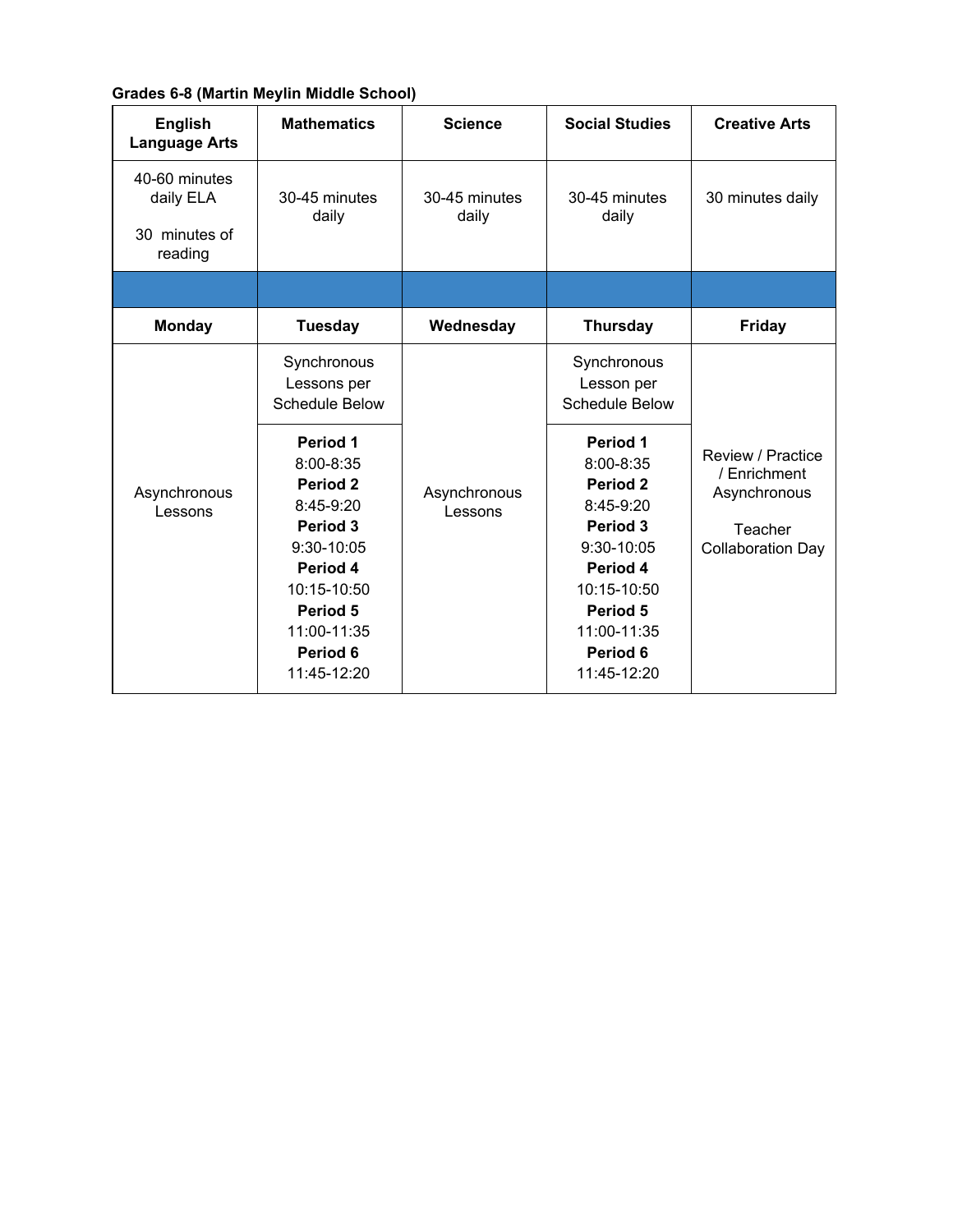## **Grades 9-12 (Lampeter-Strasburg High School)**

| <b>Block 1</b>          | <b>Block 2</b>                                                                                                                       | <b>Block 3</b>          | <b>Block 4</b>                                                                                                                         | RtII                                                                                     |
|-------------------------|--------------------------------------------------------------------------------------------------------------------------------------|-------------------------|----------------------------------------------------------------------------------------------------------------------------------------|------------------------------------------------------------------------------------------|
| 45-60 minutes<br>daily  | 45-60 minutes<br>daily                                                                                                               | 45-60 minutes<br>daily  | 45-60 minutes<br>daily                                                                                                                 | Office Hours<br>Monday through<br>Thursday                                               |
|                         |                                                                                                                                      |                         |                                                                                                                                        |                                                                                          |
| <b>Monday</b>           | <b>Tuesday</b>                                                                                                                       | Wednesday               | <b>Thursday</b>                                                                                                                        | <b>Friday</b>                                                                            |
|                         | Synchronous<br>Lessons per<br><b>Schedule Below</b>                                                                                  |                         | Synchronous<br>Lesson per<br><b>Schedule Below</b>                                                                                     |                                                                                          |
| Asynchronous<br>Lessons | <b>Block 1</b><br>$8:00 - 8:45$<br><b>Block 2</b><br>$9:00 - 9:45$<br><b>Block 3</b><br>10:00-10:45<br><b>Block 4</b><br>11:00-11:45 | Asynchronous<br>Lessons | <b>Block 1</b><br>$8:00 - 8:45$<br><b>Block 2</b><br>$9:00 - 9:45$ .<br><b>Block 3</b><br>10:00-10:45<br><b>Block 4</b><br>11:00-11:45 | Review / Practice /<br>Enrichment<br>Asynchronous<br>Teacher<br><b>Collaboration Day</b> |

## **ATTENDANCE / ACCOUNTABILITY**

### **Attendance and Grades**

### *Goal: To develop procedures to ensure we are reporting learning that is evidence based.*

- Completion of daily assignments will be used to track attendance.
- Grading for the fourth marking period for students in grades 6-12 will be Pass / Fail
- Grading for the remainder of the year for students in grades K-5 will follow the established marks on the Standards-based Report Card only for selected indicators.
- There will be no final exams at the conclusion of the school year.
- Grades will be assigned based on evidence of individual achievement only, based on the revised learning goals for the course or subject.
- Zeros will not be assigned for missing work.
- Students will have unlimited opportunities to re-engage in learning and "re-do" assignments as many times as necessary.
- Friday assignments may include review, enrichment, or extension learning activities. No new content should be introduced on Fridays.